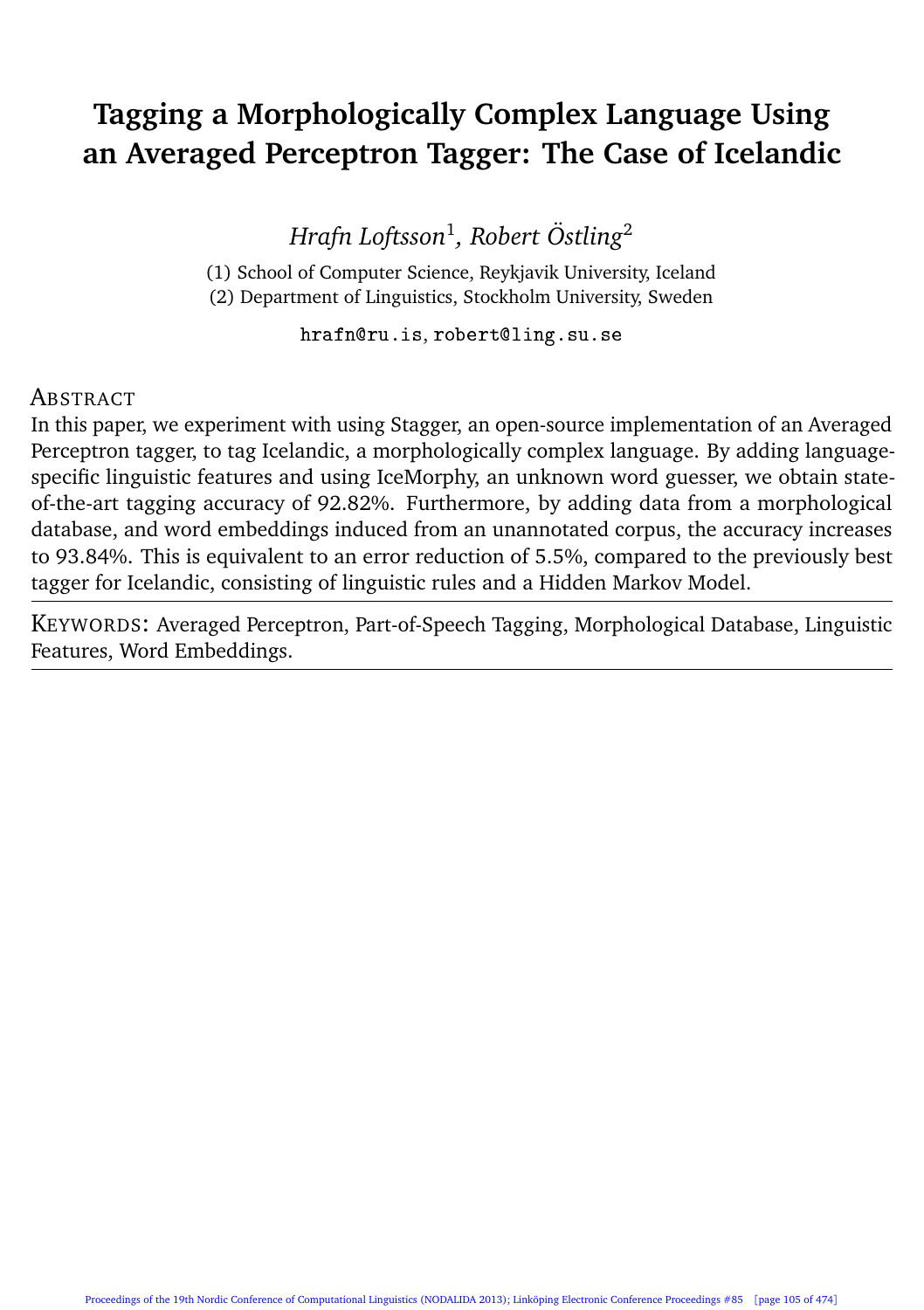### **1 Introduction**

Part-of-Speech (PoS) tagging is the task of assigning labels, denoting word classes and morphosyntactic features, to words in running text.

The state-of-the-art tagging accuracy for English, using supervised methods, is above 97%, e.g. (Collins, 2002; Toutanova et al., 2003; Giménez and Màrquez, 2004; Shen et al., 2007), and newest results using semi-supervised methods are close to 97.5% (Spoustová et al., 2009; Søgaard, 2011).

English is a morphologically simple language and most work on tagging English has used the 48 tags in the Penn TreeBank tagset (Marcus et al., 1993). Many morphologically complex languages use much larger tagsets, which encode detailed morphosyntactic features, in addition to the basic PoS categories. For example, 1100 tags appear in the Prague Dependency Treebank 2.0 (Spoustová et al., 2009), over 1000 tags appear in a Polish tagset (Radziszewski, 2013), a tagset for Bulgarian contains 680 tags (Georgiev et al., 2012), and a reduced version of an Icelandic tagset contains 565 tags (Loftsson et al., 2011).

The state-of-the-art for many morphologically complex languages is well below the 97+% figures for English (Spoustová et al., 2009; Loftsson et al., 2011; Radziszewski, 2013). A notable exception is the work of Georgiev et al. (2012) for Bulgarian, in which about 98% accuracy was achieved, using bidirectional sequence classification (Shen et al., 2007), in combination with linguistic rules and a morphological lexicon (which included *all* the words in the test set, resulting in 0% unknown word rate).

In this paper, we experiment with using Stagger (Östling, 2012), an open-source implementation of the Averaged Perceptron tagger by Collins (2002), to tag Icelandic. Our motivation for applying Stagger to Icelandic is threefold. First, the training time in Stagger is relatively short compared to other data-driven methods like (Lafferty et al., 2001; Giménez and Màrquez, 2004; Shen et al., 2007), when using a large tagset. Second, Stagger has been shown to obtain state-of-the-art results for Swedish (Östling, 2012), a closely related language to Icelandic. Third, Stagger is implemented in Java and thus allows easy integration to components in the Java-based IceNLP toolkit (Loftsson and Rögnvaldsson, 2007).

By training and testing on the Icelandic Frequency Dictionary (IFD) corpus (Pind et al., 1991), using a tagset of 565 tags, we obtain state-of-the-art tagging accuracy for Icelandic: *i)* 92.82% by adding language-specific linguistic features to the base feature set of Stagger, and using IceMorphy (Loftsson, 2008) as an unknown word guesser; and *ii)* 93.84%, by adding data from a full form database of Icelandic inflections (Bjarnadóttir, 2012), and word embeddings generated with a neural network language model (Collobert and Weston, 2008).

It is notable that our best tagging results using Stagger (93.84%) beat the previous best results for Icelandic (93.48%), obtained by using a hybrid tagger based on a linguistic rule-based method and a Hidden Markov Model (Loftsson et al., 2011). The increase in accuracy is equivalent to an error reduction of 5.5%.

This paper is structured as follows. In Section 2, we describe Stagger. We discuss previous work in tagging Icelandic in Section 3. Our development and evaluation work is described in Section 4. Error analysis is carried out in Section 5, and we conclude in Section 6.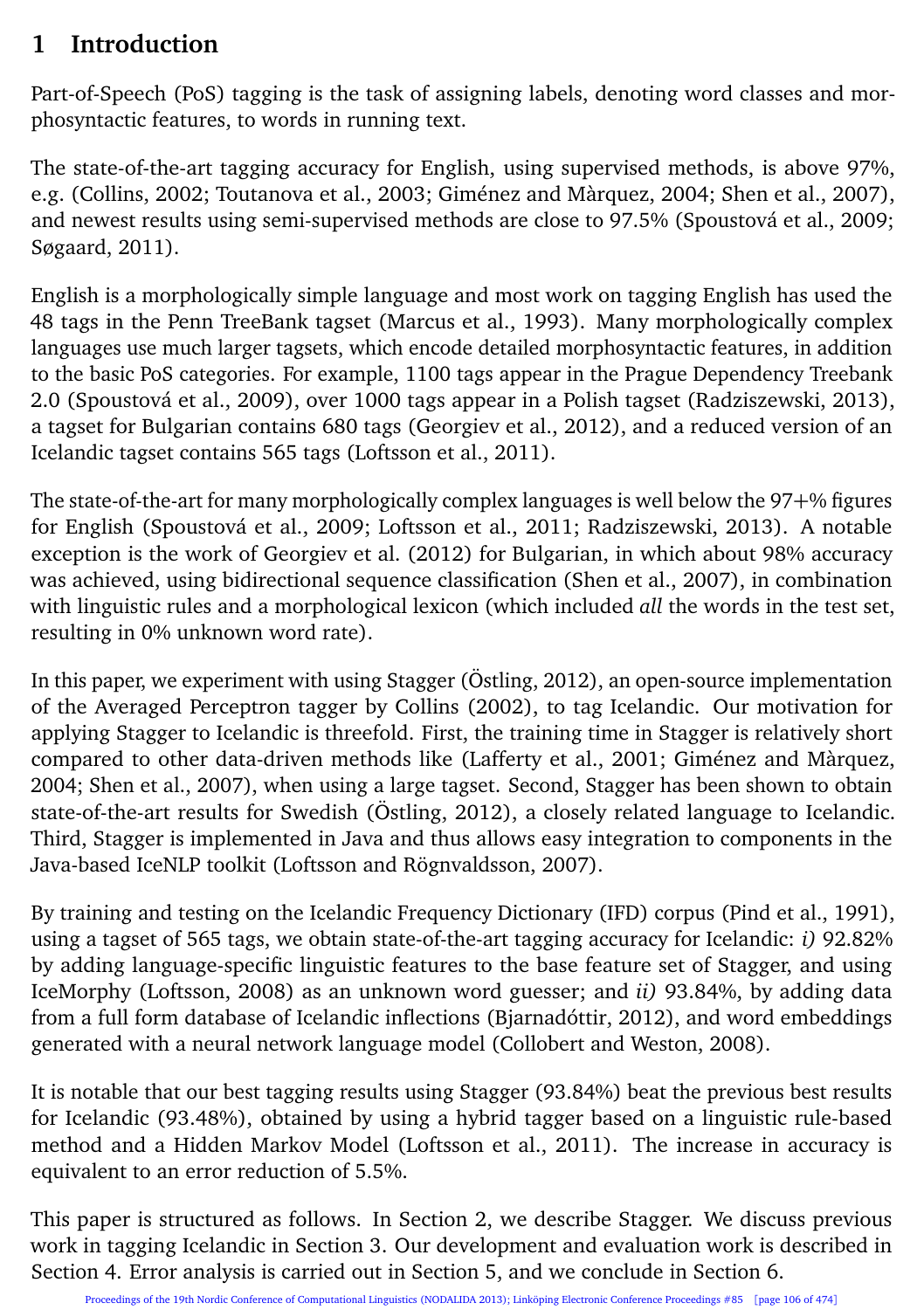#### **2 Stagger**

Stagger was originally developed for Swedish, where it achieves the state-of-the-art accuracy of 96.57%, using a tagset of size 150 (Östling, 2012). In this section, we give an overview of Stagger, i.e. the underlying Averaged Perceptron algorithm, the base feature set, PoS filters, and word embeddings.

### **2.1 Averaged Perceptron**

The Averaged Perceptron algorithm of Collins (2002) uses a discriminative, feature-rich model that can be trained efficiently. Recent research also shows that the algorithm, given a good search method, can be used for PoS tagging with state-of-the-art accuracy (Shen et al., 2007; Tsuruoka et al., 2011).

Features are modeled using *feature functions* of the form  $\phi(h_i,t_i)$  for a history  $h_i$  and a tag  $t_i$ , in the way pioneered by Maximum Entropy models (Berger et al., 1996; Ratnaparkhi, 1996). The history  $h_i$  is a complex object modeling different aspects of the sequence being tagged. It may contain previously assigned tags in the sequence to be annotated, as well as other contextual features such as the form of the current word, or whether the current sentence ends with a question mark. Intuitively, the job of the training algorithm is to find out which feature functions are good indicators that a certain tag  $t_i$  is associated with a certain history  $h_i$ .

A model consists of feature functions  $\phi_s$ , each paired with a *feature weight*  $\alpha_s$  *which is to be* estimated during training. The scoring function is defined over entire sequences, which in a PoS tagging task typically means sentences. For a sequence of words *w* of length *n* in a model with *d* feature functions, the scoring function is defined as:

$$
score(w, t) = \sum_{i=1}^{n} \sum_{s=1}^{d} \alpha_s \phi_s(h_i, t_i)
$$

The highest scoring sequence of tags:

$$
\bar{t} = \arg \max_t score(w, t)
$$

can be computed, for example, using the Viterbi algorithm or (as in in our case) a beam search of width 8.

Training the model is done in an error-driven fashion: tagging each sequence in the training data with the current model, and adding to the feature weights the difference between the corresponding feature function for the correct tagging, and the model's tagging.

Algorithm 1 shows one iteration of the perceptron training algorithm over the training set *T* of sequences. The model is initialized to  $\alpha_s = 0$  for all *s*. Collins (2002) shows that rather than using the estimated model parameters  $\alpha$ , directly when tagging data outside the training set, both tagging accuracy and the speed of convergence can be improved by using values of  $\alpha_s$ averaged during the training process. In our case, we average the weights after every 4096 training instances (sentences), which seems to strike a good balance between efficiency and accuracy.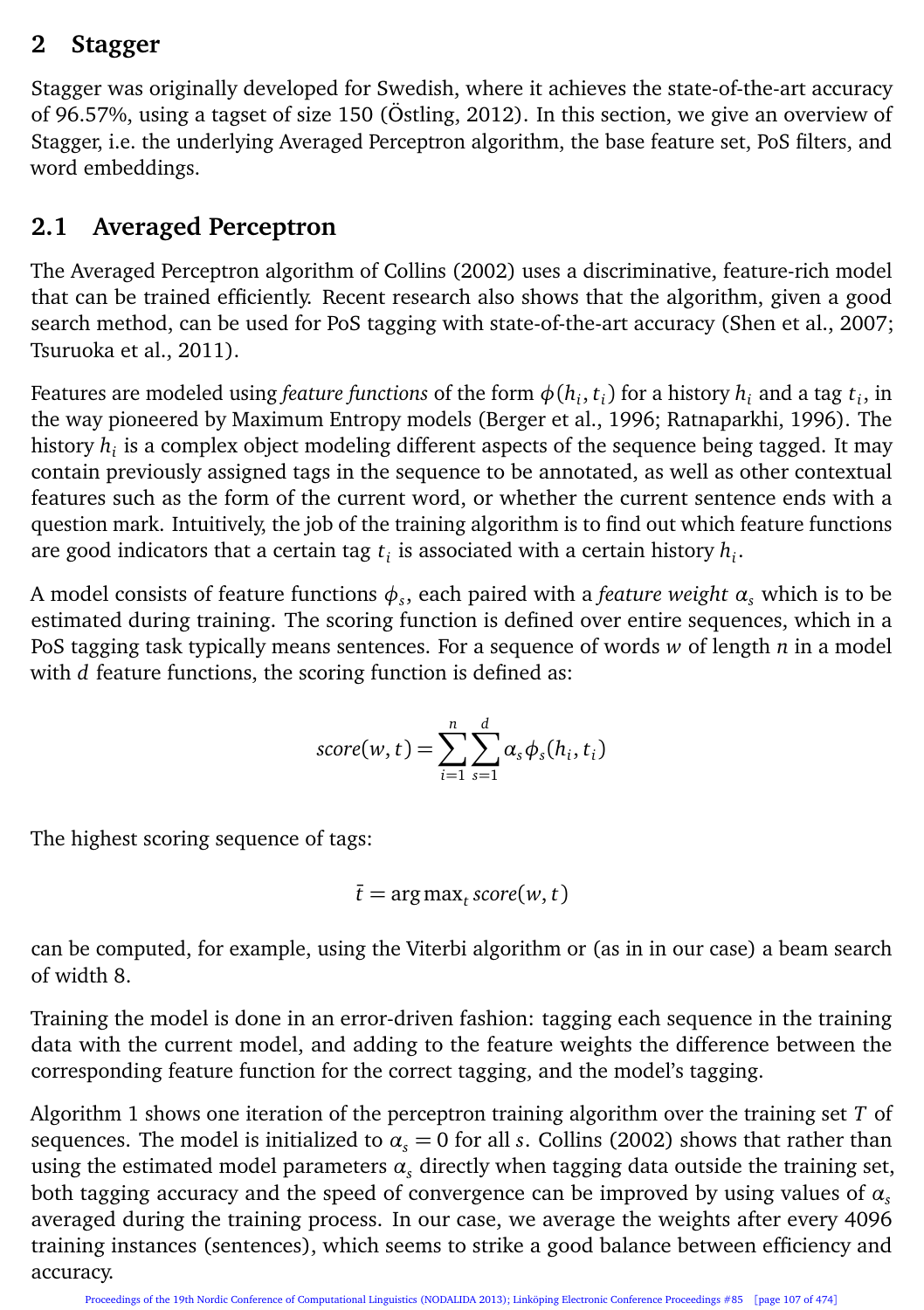**Algorithm 1** Perceptron training iteration.

```
for all \hat{h}, \tilde{t} \in T do
      \bar{t} \leftarrow \argmax_t score(w, t)for i ← 1..n do
            for s ← 1..d do
                  \alpha_s \leftarrow \alpha_s + \phi_s(\tilde{h}_i, \tilde{t}_i) - \phi_s(\tilde{h}_i, \tilde{t}_i)end for
      end for
end for
```
#### **2.2 Features**

Stagger uses a basic feature set similar to that of Ratnaparkhi (1996). All of the basic features are binary, i.e. with the value 0 or 1.

Table 1 shows the templates on which the basic features used in Stagger are based. One instance of the first template may be:

$$
\phi_s(h, t) = \begin{cases} 1 & \text{if } t = c \land w_i = \log \land i \neq n \\ 0 & \text{otherwise} \end{cases}
$$

or in other words, 1 if the current tag is "c" (conjunction), the current word  $(w_i)$  is "og" 'and', and the current word is not the last in the sentence.

| History-independent features                                             |
|--------------------------------------------------------------------------|
| $t_i = x, w_i = y, i = n$                                                |
| $t_i = x, w_i = y, i = 1, c(i)$                                          |
| $t_i = x, w_{i-1} = y, w_i = z$                                          |
| $t_i = x, w_i = y, w_{i+1} = z$                                          |
| $t_i = x, w_{i-1} = y, w_i = z, w_{i+1} = u$                             |
| $t_i = x, w_{i-2} = y, w_{i-1} = z, w_i = u$                             |
| $t_i = x, w_i = y, w_{i+1} = z, w_{i+2} = u$                             |
| $t_i = x, w_{i+\{-2,-1,1,2\}} = y$                                       |
| $t_i = x$ , prefix <sub>{1,2,3,4}</sub> ( $w_i$ ) = y, i = 1, c(i)       |
| $t_i = x$ , suffix <sub>{1,2,3,4,5}</sub> $(w_i) = y$ , $i = 1$ , $c(i)$ |
| $t_i = x, k(i),$ "-" $\in w_i$                                           |
| $t_i = x, k(i), k(i + 1)$                                                |
| History-dependent features                                               |
| $t_i = x, t_{i-1} = y$                                                   |
| $t_{i-2} = x, t_{i-1} = y, t_i = z$                                      |
| $t_i = x, t_{i-1} = y, w_i = z$                                          |
| $t_i = x, t_{i-1} = y, w_i = z, w_{i+1} = u$                             |

Table 1: Templates for the basic features of Stagger. *t<sup>i</sup>* is the tag at position *i* in the sequence (of length *n*). *w<sup>i</sup>* is the lower-cased word at position *i*. *k*(*i*) is the type of token *i* (e.g. digits, Latin letters, symbol). *c*(*i*) is the capitalization of token *i* (upper, lower, N/A). *prefix/suffix<sup>k</sup>* (*w<sup>i</sup>* ) is the *k*-letter prefix/suffix of word *w<sup>i</sup>* . *x*, *y*, *z*, *u* are constants, which in any given feature function has a fixed value of Nordic Conference of Computational Linguistics (NODALIDA 2013); Linköping Electronic Conference Proceedings #85 [page 108 of 474]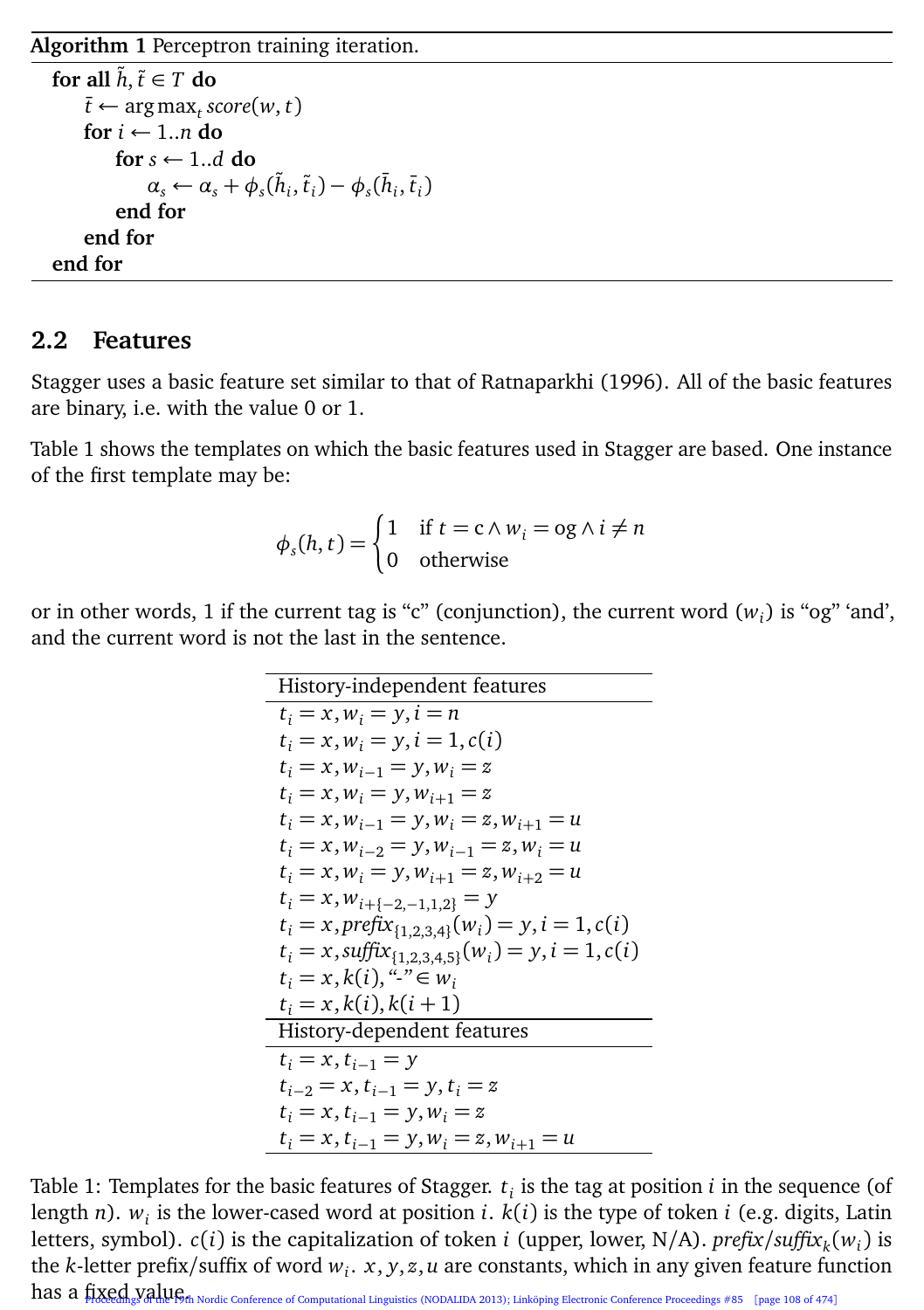The features can be divided into two categories: those who describe previously assigned tags in the sequence (history-dependent features), and those who do not. Making this distinction can lead to a large speed increase, since the history-independent feature functions only have to be evaluated once for each tag and word sequence, while the history-dependent ones must also be evaluated for every history.

In addition to the basic feature set detailed above, we also performed an experiment adding Collobert and Weston (2008) embeddings through feature functions of the following form:

$$
\phi_{x,j}(h_i, t_i) = \begin{cases} \text{CW}(w_i)_j & \text{if } t_i = x \\ 0 & \text{if } t_i \neq x \end{cases}
$$

where CW(*w<sup>i</sup>* )*j* is the *j*:th dimension of word *w<sup>i</sup>* 's Collobert and Weston embedding. The embeddings are described in Section 2.4.

## **2.3 PoS filter**

Ratnaparkhi (1996) observed that both accuracy and speed can be improved by not considering *all* tags for every word. We use the following basic method for determining which tags to consider for a given word. If the word *w* is known, i.e. occurs in the training data, only the tags found during training for *w* are considered (we refer to this set of possible tags as the tag profile for *w*). Other words are limited to manually created tags from the set of open word classes.

There is, however, one complication: during training, all words are known. Using the tag filtering approach exactly as described above during training would give unrealistically good accuracy on the training data, but since the perceptron algorithm learns from its errors, this tends to lead to *decreased* accuracy on other data. To prevent this, words occurring between 1 and 3 times in the training data may be assigned tags from the union of the set of tags they occur with in the training data, and the set of open word class tags.

In Section 4.3.1, we show how the PoS filter can be further improved using a morphological analyzer, and in Section 4.3.2 using a lexicon.

## **2.4 Collobert and Weston embeddings**

Neural network language models have been used to create word embeddings, vectors in  $\mathbb{R}^d$  that represent syntactic and semantic properties of words based on their distributional properties (Collobert and Weston, 2008; Collobert et al., 2011). Collobert and Weston (C&W) embeddings have been shown to improve accuracy when used as features in named entity recognition and shallow parsing (Turian et al., 2010) as well as PoS tagging (Östling, 2012). This amounts to a type of semi-supervised learning, since properties of words learned from an unannotated text corpus are used to benefit a supervised learning task. In the case of PoS tagging, C&W embeddings are useful because words of the same word class tend to receive similar embeddings due to the similar syntactic contexts in which they occur.

Stagger can optionally be provided with word embeddings, for use during training.

# **3 Icelandic and Previous Tagging Work**

The Icelandic language is morphologically rich, mainly due to inflectional complexity. Nouns can appear in 16 inflectional forms, depending on number, case and the presence or absence of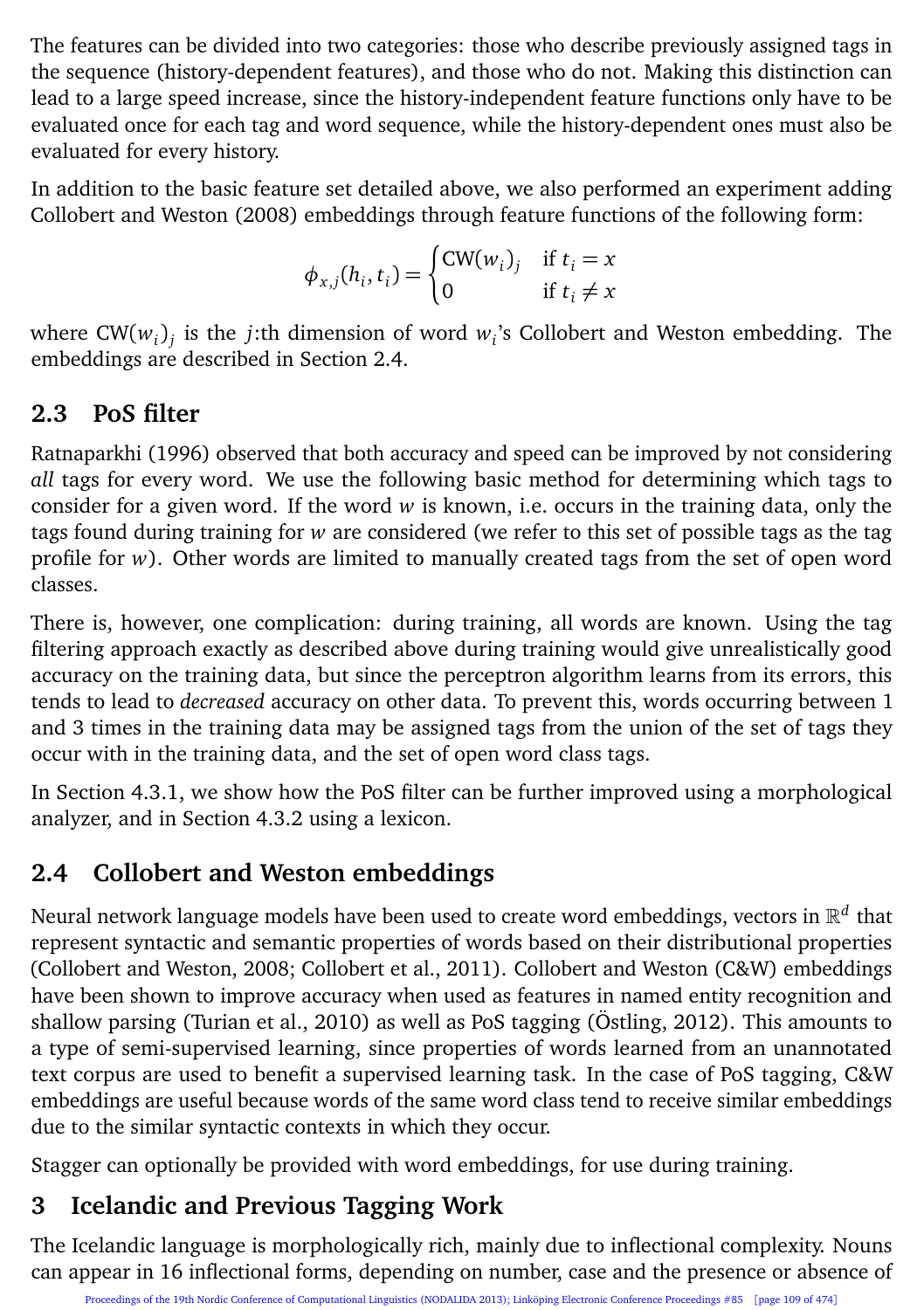a suffixed definite article. Adjectives can have as many as 120 inflectional forms, depending on gender, number, case, strong or weak declension, and degree. Verbs conjugate in person, number, tense, mood and voice, and can have as many as 107 inflectional forms (Bjarnadóttir, 2012).

From a syntactic point of view, Icelandic has a basic subject-verb-object (SVO) word order, but, in fact, the word order is fairly flexible, because morphological endings carry a substantial amount of syntactic information. However, the word order in Icelandic is not as flexible as is allowed in some Slavic languages. As pointed out by Dredze and Wallenberg (2008a), this combination of morphological complexity and syntactic constraints makes Icelandic a good test case for data-driven tagging methods.

### **3.1 Resources**

All PoS taggers for Icelandic (see Section 3.2) have been trained/developed and tested using the 10 pairs of training and test sets of the Icelandic Frequency Dictionary (IFD) $^1$  (Pind et al., 1991), a balanced corpus of about 590,000 tokens. All 100 text fragments in the IFD were published for the first time in 1980–1989. The corpus comprises five categories of texts, i.e. Icelandic fiction, translated fiction, biographies and memoirs, non-fiction and books for children and youngsters. The tagset used in the compilation of the IFD has become the standard tagset for tagging Icelandic. It contains about 700 possible tags, of which 639 appear in the IFD. Thus, the tagset mirrors the morphological complexity of the language.

The PoS tags are character strings, in which each character has a particular function. The first character denotes the *word class*. For each word class there is a predefined number of additional characters (at most six), which describe morphological features. To illustrate, consider the word form "fiskur" 'fish'. The corresponding tag is *nken*, denoting noun (*n*), masculine (*k*), singular (*e*), and nominative (*n*) case. Table 2 shows an example of the declension for the lemma "fiskur" 'fish', in singular and plural (without the definite article) and the corresponding PoS tags.

|            | Singular |      | Plural |      |  |
|------------|----------|------|--------|------|--|
| Case       | Form     | Tag  | Form   | Tag  |  |
| Nominative | fiskur   | nken | fiskar | nkfn |  |
| Accusative | fisk     | nkeo | fiska  | nkfo |  |
| Dative     | fiski    | nkeb | fiskum | nkfb |  |
| Genitive   | fisks    | nkee | fiska  | nkfe |  |

Table 2: The declension for the noun lemma "fiskur" 'fish'.

The other main resource used in the development of Icelandic taggers is the Database of Icelandic Inflection<sup>1</sup> (Bjarnadóttir, 2012). Its Icelandic abbreviation is *BÍN* and henceforth we use that term. BÍN contains about 270,000 paradigms, with about 5.8 million inflectional forms.

### **3.2 Previous tagging work**

A few years ago, no PoS tagger existed for tagging Icelandic. Now, however, various PoS taggers have been developed, in particular data-driven taggers (Helgadóttir, 2005; Dredze and Wallenberg, 2008b; Rögnvaldsson and Helgadóttir, 2011), a rule-based tagger (Loftsson, 2008), and a hybrid tagger (Loftsson et al., 2009).

<sup>1</sup>Available at http://www.malfong.is

Proceedings of the 19th Nordic Conference of Computational Linguistics (NODALIDA 2013); Linköping Electronic Conference Proceedings #85 [page 110 of 474]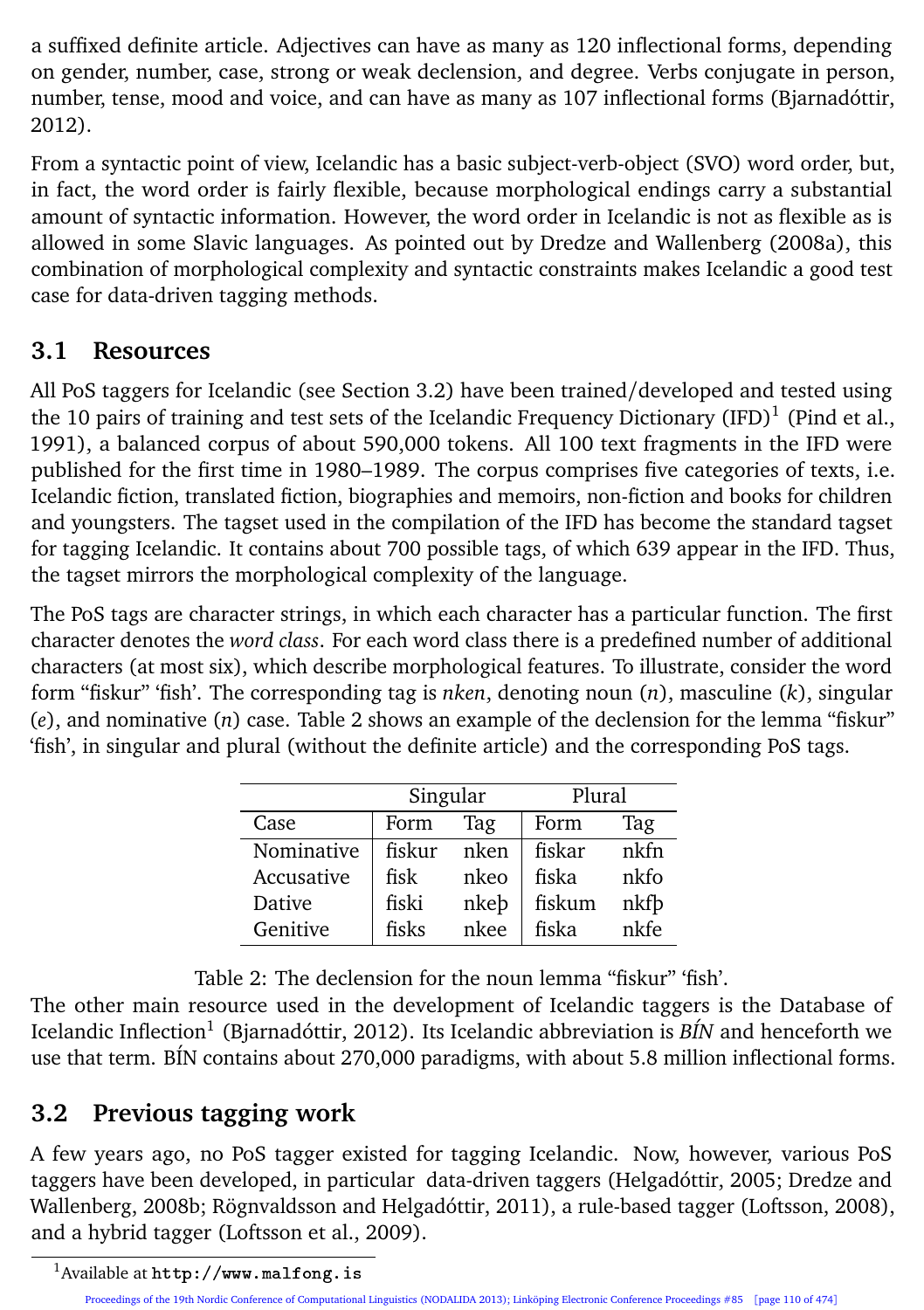In recent work on tagging Icelandic, the tagset has been reduced, by removing named-entity classification for proper nouns and labeling all number constants with a single tag – resulting in 565 tags appearing in the changed version of the IFD. Moreover, the newest evaluation has been carried out on a corrected version of the IFD corpus (Loftsson et al., 2011). Nevertheless, the PoS (morphosyntactic) tagging of Icelandic texts has turned out to be a challenging task. The reason is, for example, that the tagset is large in relation to the size of the available training corpus, and the tagset makes very fine distinctions.

Table 3 shows the accuracy of three taggers, TriTagger, IceTagger, and  $\mathrm{HMM+Ice+HMM^2},$  used by Loftsson et al. (2011), when tagging the (corrected version of the) IFD corpus (565 tags) using 10-fold cross-validation. Tagging accuracy is shown both with and without using data from BÍN. Loftsson et al. (2011) used the 10*th* fold of the IFD for development, and the figures are thus based on the average of the first nine folds. Data from BÍN was used to extend the dictionaries used by the taggers, thereby reducing the unknown word rate (UWR) from 6.8% (when not using data from BÍN) down to 1.1%. According to Loftsson et al. (2011), when adding data from BÍN, only "hard" unknown words remain – mostly proper nouns and foreign words.

| Without data from BIN |         |       |       |  |
|-----------------------|---------|-------|-------|--|
| Tagger                | Unknown | Known | A11   |  |
| TriTagger             | 72.98   | 92.18 | 90.86 |  |
| IceTagger             | 77.02   | 93.07 | 91.98 |  |
| HMM+Ice+HMM           | 77.47   | 93.84 | 92.73 |  |
| With data from BIN    |         |       |       |  |
| Tagger                | Unknown | Known | A11   |  |
| TriTagger             | 65.84   | 92.22 | 91.93 |  |
| IceTagger             | 63.47   | 93.11 | 92.78 |  |
| HMM+Ice+HMM           | 60.50   | 93.85 | 93.48 |  |

Table 3: Average tagging accuracy (%) of three taggers when tagging the IFD corpus using 10-fold cross-validation. Average unknown word rate (UWR) in testing is 6.8% when not using data from BÍN, compared to 1.1% when using data from BÍN.

Below, we briefly describe the three taggers used by Loftsson et al. (2011). The first tagger, TriTagger, is a Hidden Markov Model (HMM) tagger, a re-implementation of the well-known TnT tagger (Brants, 2000).

The second tagger, IceTagger (Loftsson, 2008), is a linguistic rule-based tagger, but it derives its dictionaries from a training corpus. It is reductionistic in nature, i.e. it removes inappropriate tags from the tag profile for a specific word in a given context. An important part of IceTagger is its unknown word guesser, IceMorphy. It guesses the tag profile for unknown words by applying morphological analysis and ending analysis. In addition, IceMorphy can fill in the *tag profile gaps*<sup>3</sup> in the dictionary for words belonging to certain morphological classes (Loftsson, 2008).

The third tagger, HMM+Ice+HMM (Loftsson et al., 2009), is a hybrid tagger, comprising both IceTagger and TriTagger. It works as follows. First, TriTaggger (the HMM) performs initial

<sup>&</sup>lt;sup>2</sup>These taggers are part of the open-source IceNLP toolkit, available at  $http://icenlo.sourcefore.net$ 

<sup>3</sup>A tag profile gap for a word occurs when a tag is missing from the tag profile. This occurs, for example, if not all possible tags for a given word are encountered during training.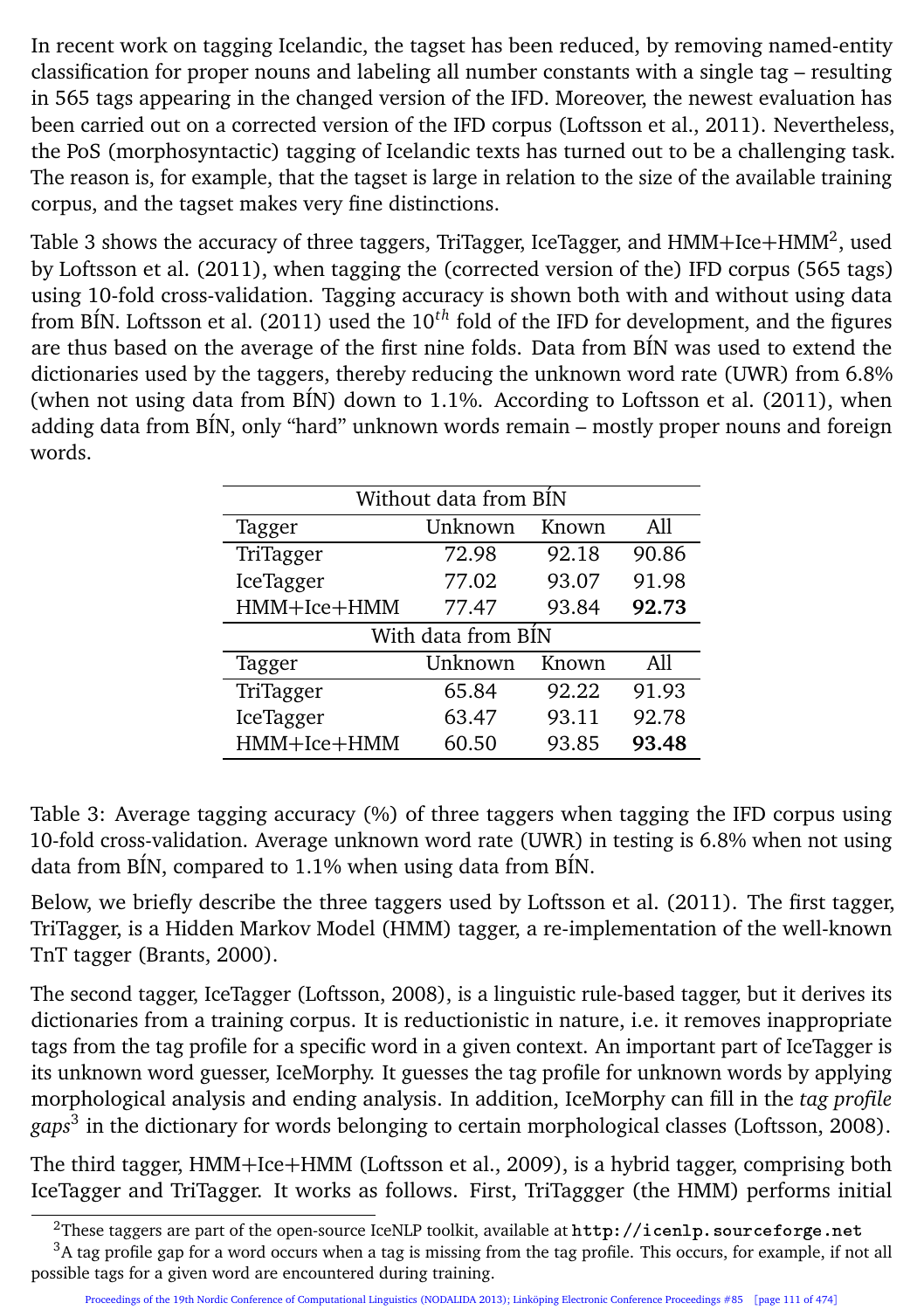disambiguation only with regard to the word class. Then, the rules of IceTagger are run. Finally, the HMM disambiguates words that IceTagger is not able to fully disambiguate.

Before the work described in this paper (see Section 4), the HMM+Ice+HMM tagger was the state-of-the-art tagger for Icelandic, obtaining an overall accuracy of 93.48% and 92.73%, with and without using data from BÍN, respectively (see Table 3).

One additional tagger, Bidir (Dredze and Wallenberg, 2008b,a), is relevant to our work. It is based on the bidirectional sequence classification method by Shen et al. (2007). In Bidir, the learning phase is divided into separate learning problems. First, a word class (WC) tagger classifies a word according to the word class. Then the tagger only considers and evaluates tags that are consistent with the predicted word class. Secondly, a case tagger (CT) retags the case of nouns, adjectives and pronouns, given the predicted tags from the WC tagger. This combination resulted in an accuracy of 92.06%, when using the uncorrected version of the IFD corpus and the full 639 tags. For comparison, the HMM+Ice+HMM tagger obtains an accuracy of 92.31% when tagging the IFD corpus under these same settings (Loftsson et al., 2009).

## **4 Development and Evaluation**

In this section, we describe various experiments carried out with the goal of obtaining stateof-the-art tagging accuracy for Icelandic using Stagger.<sup>4</sup> Following previous work, in all the experiments we trained and tested on folds 1-9 of the IFD, whereas fold 10 was used for development. Furthermore, following Loftsson et al. (2011), we used the corrected version of the IFD corpus and the reduced tagset of 565 tags appearing in the IFD (see Section 3.2). During training, we used 12 iterations.<sup>5</sup>

### **4.1 Generic Stagger**

In the first experiment, we evaluated the generic version of Stagger, with only the addition of a list of open word class tags from the IFD tagset.

When comparing the results of experiment no. 1, shown in Table 4, to the results without BÍN data in Table 3, we can see that Stagger performs better than a pure HMM model (TriTagger). Stagger obtains an accuracy of 91.29% for all words, whereas TriTagger obtains 90.86%.

On the other hand, Stagger's accuracy is lower than both IceTagger (91.98%) and HMM+Ice+HMM (92.73%). It is notable, however, that Stagger's accuracy for known words (93.11%) is higher than the corresponding accuracy in both TriTagger (92.18%) and IceTagger (93.07%). This is already a promising result, given the fact that IceTagger is developed using linguistic knowledge.

In contrast, Stagger's accuracy for unknown words (66.29%) is much lower compared to the other three taggers. In Section 4.3, we experiment with increasing the accuracy of unknown words, and with reducing the UWR.

## **4.2 Adding linguistic features**

The base features of Stagger are language-independent. In the second experiment, we added language-specific linguistic features (LF), that use particular properties of Icelandic.

<sup>4</sup>The additions we made to the generic version of Stagger are available at http://www.ling.su.se/stagger

<sup>&</sup>lt;sup>5</sup>For each fold of about 530,000 tokens, training time on an Intel i5, 2.50GHz system, with 8G RAM, is 45-90 minutes, depending on the type of experiment carried out in the subsections below.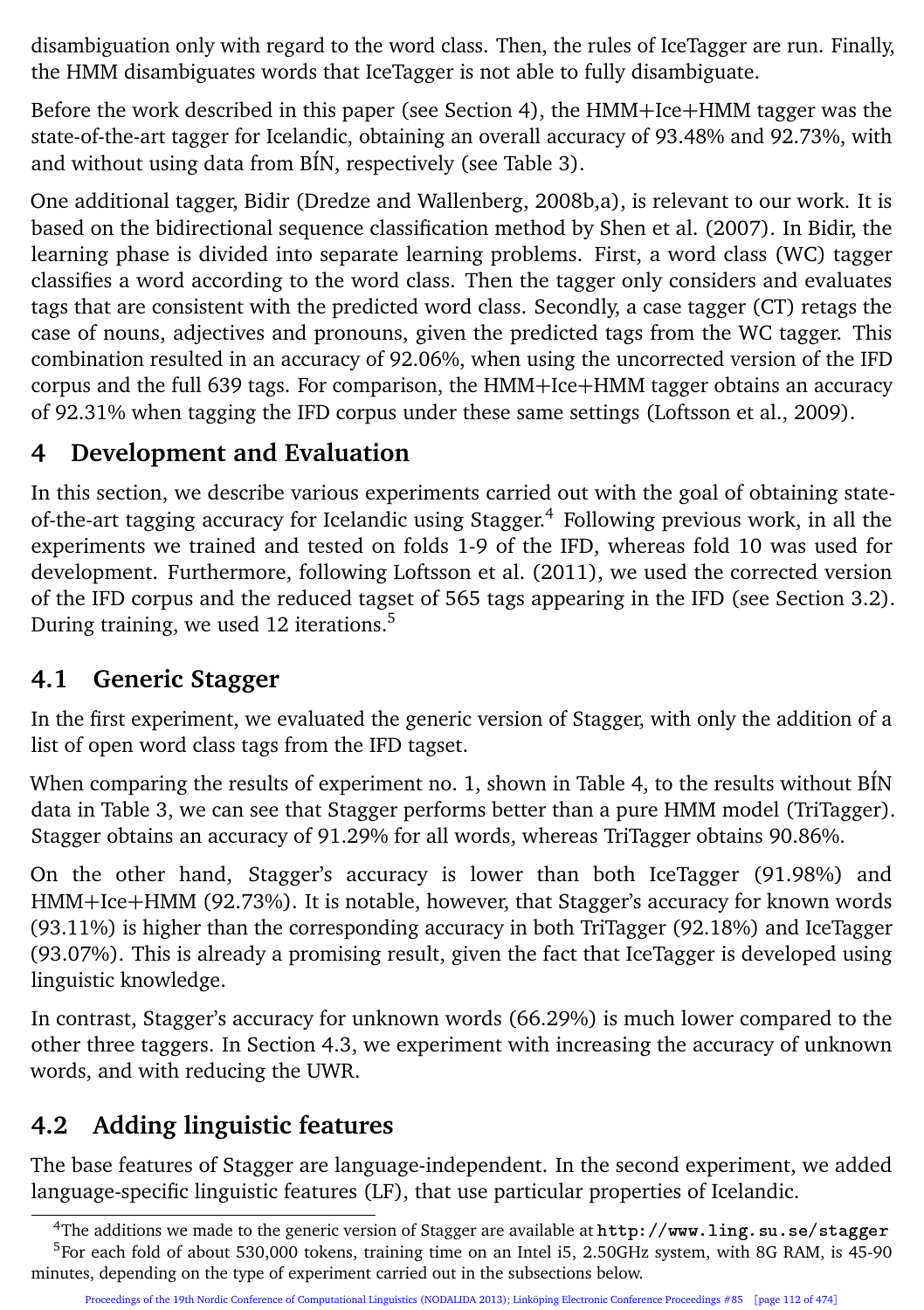| Exp. | Tagger                      | Unknown | Known | All   | Error       | Error      |
|------|-----------------------------|---------|-------|-------|-------------|------------|
|      |                             | words   | words | words | $\Lambda^a$ | $\Delta^b$ |
|      | Stagger                     | 66.29   | 93.11 | 91.29 |             |            |
| 2    | Stagger+LF                  | 66.06   | 93.26 | 91.42 | 1.5         | 1.5        |
| 3    | Stagger+LF+IceMorphy        | 77.03   | 93.97 | 92.82 | 16.3        | 17.7       |
| 4    | Stagger+LF+IceMorphy+BIN    | 61.45   | 94.02 | 93.70 | 12.3        | 27.7       |
| 5    | Stagger+LF+IceMorphy+BİN+WE | 61.99   | 94.15 | 93.84 | 2.2         | 29.3       |

*<sup>a</sup>*Error reduction with regard to the previous experiment.

*<sup>b</sup>*Error reduction with regard to the 1*st* experiment.

Table 4: Average tagging accuracy (%) of Stagger, for different experiments, when tagging the IFD corpus using 10-fold cross-validation. Error reduction is shown for all words. State-of-theart results are shown in bold font. Average UWR in testing is 6.8% without using data from BÍN, compared to 1.0% when using BÍN. LF=Linguistic features; WE=Word embeddings. Differences in all-word accuracy are significant at *p <* 0.001, using McNemar's test.

Previous research on tagging Icelandic has revealed that many tagging errors are due to case confusion for nominals (Helgadóttir, 2005; Dredze and Wallenberg, 2008a; Loftsson et al., 2009). In order to more accurately select the case of nominals, Dredze and Wallenberg (2008a), in their Bidir tagger (see Section 3.2), use a separate case tagger which is essentially a secondpass PoS tagger that is only permitted to change the case and gender selections of the first-pass tagger, whose output the case tagger has access to.

We first implemented a separate case tagger following Dredze and Wallenberg (2008a), although using only their *Feature Group 1* (which they reported to be by far the most useful one), and could confirm their finding that the overall tagging accuracy is improved by the case tagger.

However, since their Feature Group 1 only uses previously assigned tags to the left of the current tag, and we use a left-to-right beam search, we were able to add the case tagger features to the PoS tagger and perform the tagging in only one pass. This led to a small improvement in accuracy over the separate case tagger, but, perhaps more importantly, eliminated much of the overhead in performance and code complexity caused by re-tagging all sentences with the case tagger.

The result of this experiment no. 2, with Stagger+LF, is shown in Table 4. We obtain an accuracy of 91.42% for all words, which corresponds to a 1.5% error reduction compared to the basic feature set. Dredze and Wallenberg (2008a) obtained an error reduction of 4.6% when adding their case tagger to their base tagger. It is not clear to us why we do not achieve similar gains, even though we use very similar features.

## **4.3 Handling unknown words**

As mentioned in Section 4.1, Stagger's accuracy for unknown words (66.06% in experiment no. 2) is significantly lower than the corresponding accuracy of the three taggers shown in Table 3 (e.g. 77.47% by the HMM+Ice+HMM tagger). The competition in this category is indeed tough. First, TriTagger uses an effective suffix algorithm, based on probability distributions for suffixes of various lengths (Brants, 2000), which has worked well for various languages. Second, both IceTagger and HMM+Ice+HMM use IceMorphy for guessing the tag profile for unknown words.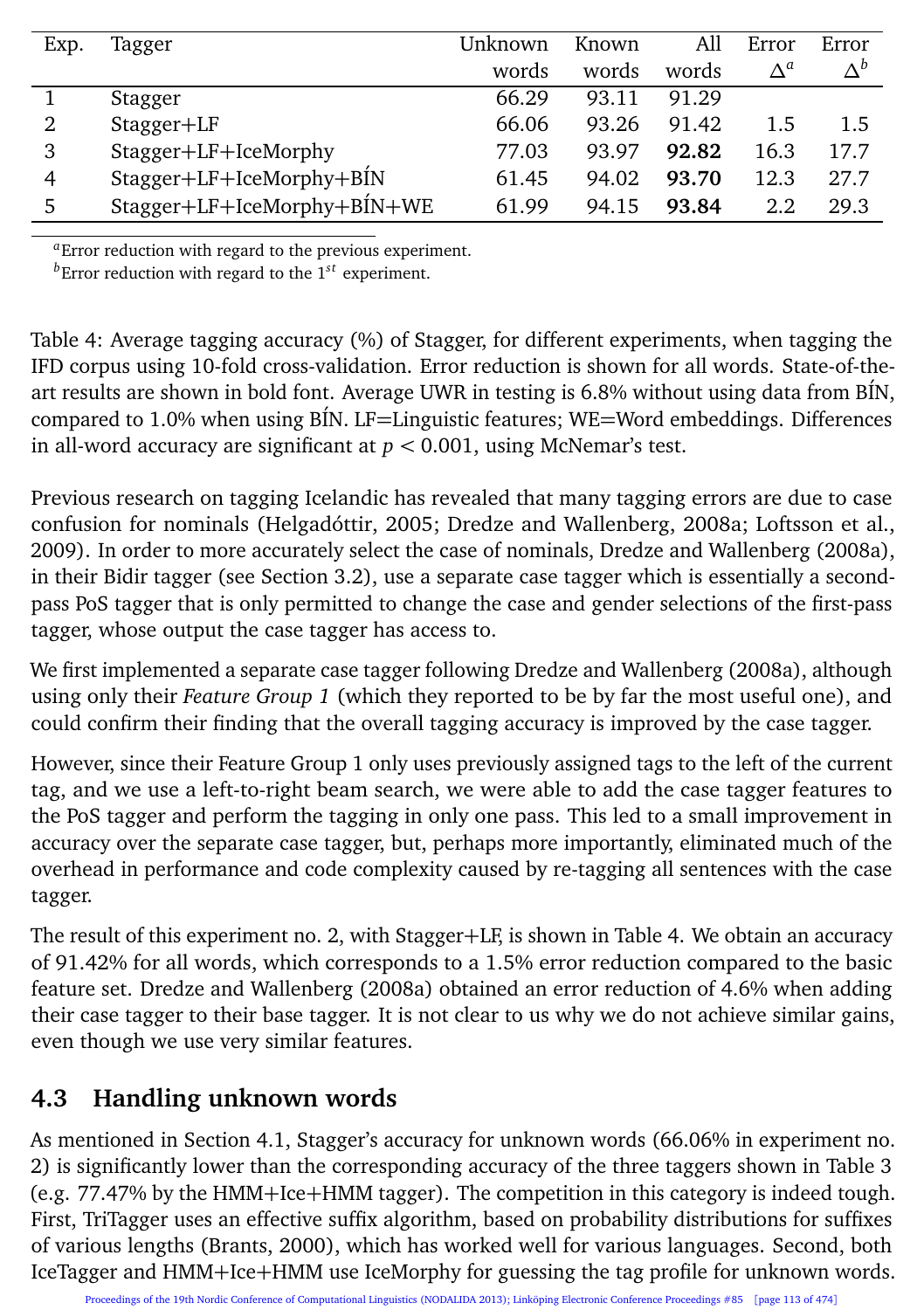Nevertheless, Stagger's accuracy for unknown words is higher than the corresponding accuracy in various other data-driven taggers tested by Helgadóttir (2005).

The next logical step was thus trying to increase the accuracy for unknown words and minimizing the UWR. We carried this out in two ways. First, in Section 4.3.1, by integrating IceMorphy with Stagger, and, second, in Section 4.3.2, by providing Stagger with data from BÍN.

Note that unknown word guessers (like IceMorphy) exist for various languages (Mikheev, 1997; Nakov et al., 2003; Nakagawa and Yuji, 2006), whereas large comprehensive inflectional databases like BÍN are rare.

#### **4.3.1 Stagger with IceMorphy**

As mentioned in Section 3.2, IceMorphy is an unknown word guesser and a "filler" for tag profile gaps for known words. Since both IceMorphy and Stagger are open-source, and implemented in Java, we could easily integrate the two components.

We did so, in the following manner. During testing, we look up a word *w* in the dictionary derived by Stagger during training. If *w* is known, then the tag gap filling method of IceMorphy is used to guess missing tags in the profile for *w*. 6 If *w* is unknown, then IceMorphy is used to guess the whole tag profile for *w*. The dictionaries used by IceMorphy are generated from the IFD corpus (Loftsson, 2008). When we evaluate each test fold  $F$ , using the integration of Stagger and IceMorphy, we thus only make IceMorphy have access to the dictionaries generated from fold *F*.

The results for this tagger, Stagger+LF+IceMorphy (generic Stagger, in addition to linguistic features and IceMorphy), are shown as experiment no. 3 in Table 4. We obtain a large increase in tagging accuracy for all words, from 91.42% to 92.82%, which is equivalent to an error reduction of 16.3%. By integrating IceMorphy with Stagger, accuracy for unknown words increases from 66.06% to 77.03% (error reduction of 32.3%), and for known words from 93.26% to 93.97% (error reduction of 10.5%).

#### **4.3.2 Adding data from BÍN**

As discussed in Section 3.1, BÍN is a large morphological database. It has been used by Loftsson et al. (2011) to extend the dictionaries of PoS taggers, thereby minimizing the UWR.

In our fourth experiment, we added data from BÍN to Stagger, which during training can be provided with an optional lexicon. We used exactly the same data as used by Loftsson et al. (2011), i.e. a file of about 5.3 million entries from BÍN, in which the PoS tags used in BÍN have been mapped to the IFD tags (see Loftsson et al. (2011) for details on how the file is generated). From this file, we generated the entries for the optional lexicon, i.e. a 4-tuple: <word, lemma, tag, frequency>. The first three elements of this tuple come from BÍN, whereas the last element is 0, in our case. During training, the provided lexicon is automatically extended by the training set.

Since BÍN contains a very large amount of word forms, there is no need to use IceMorphy to fill in tag profile gaps – adding the data from BÍN indeed means that most such gaps disappear. Hence, in this experiment, we tested only using IceMorphy to guess the tag profile for unknown words.

 $6$ We do not use tag profile gap filling for verbs, because IceMorphy overgenerates (recall is higher than precision (Loftsson, 2008)) and testing on the development set resulted in higher accuracy by excluding the verbs.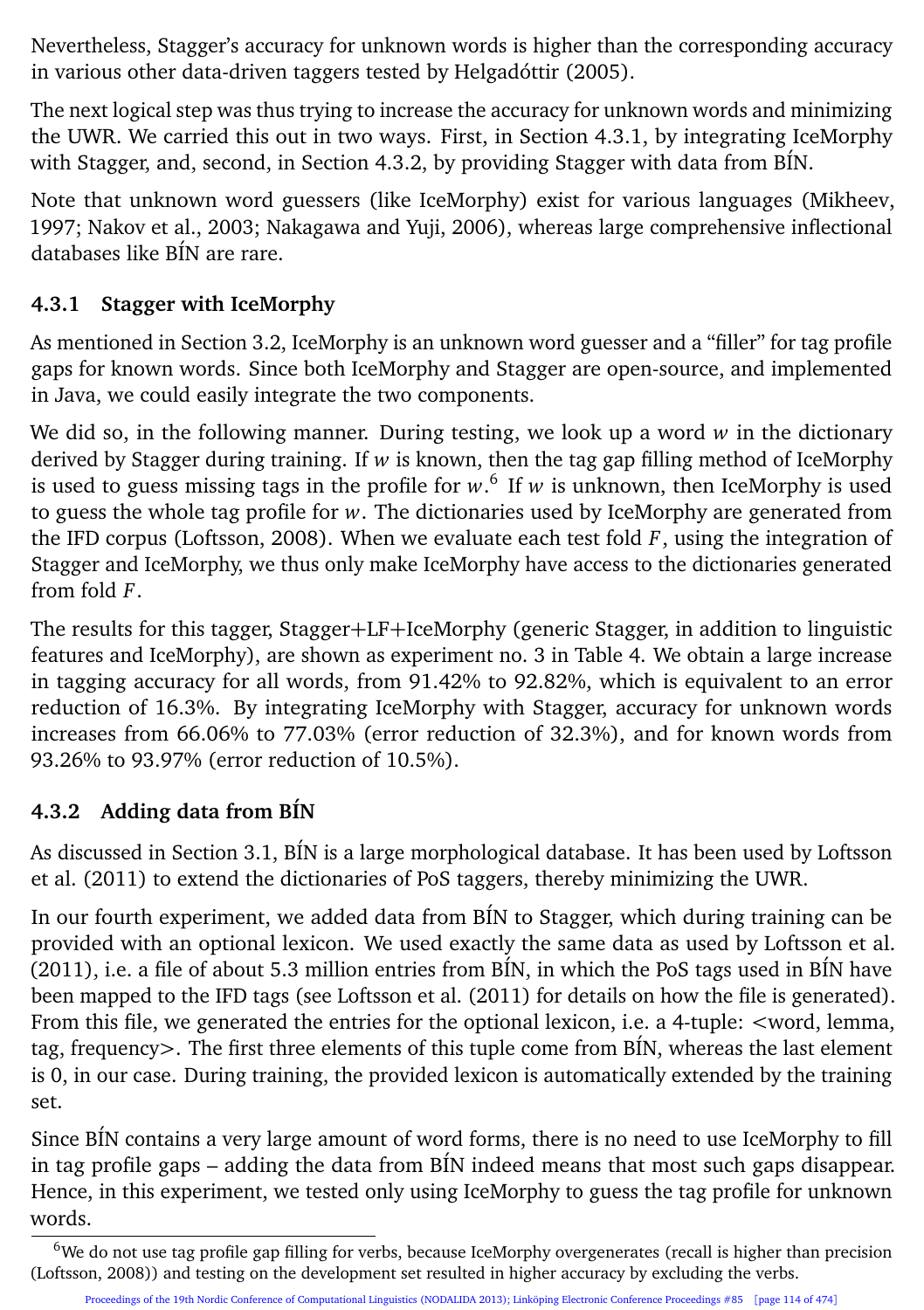The result of this experiment no. 4 is shown as the tagger Stagger+LF+IceMorphy+BÍN in Table 4. For all words, we obtain a state-of-the-art accuracy of 93.70%, which is equivalent to 3.4% error reduction compared to the previously best result of 93.48%, obtained by the HMM+Ice+HMM tagger (see Table 3). Stagger's accuracy for known words (94.02%) is somewhat higher than the corresponding accuracy of the HMM+Ice+HMM tagger (93.85%), and for unknown words Stagger's accuracy (61.45%) also surpasses that of HMM+Ice+HMM (60.50%).

## **4.4 Adding word embeddings**

In our final experiment, no. 5, we added C&W word embeddings (WE), discussed in Section 2.4, as features during training. We induced 48-dimensional C&W embeddings using the tool of Robert Östling $^7$  and 10 million sentences (ca. 170 million words) of Icelandic web texts from the Wortschatz project.<sup>8</sup> We limited the vocabulary to words occurring at least 100 times in the data, in total 65 426 words. The embeddings were trained for 25 billion updates, or about 150 iterations through the entire corpus, which took about ten days on a 2.66 GHz Intel Core2 system.

As shown in Table 4, we obtain an overall accuracy of 93.84% for the Stagger+LF+IceMorphy+BÍN+WE tagger, which is equivalent to 29.3% error reduction compared to the first experiment (see Table 4), and 5.5% error reduction compared to the previous best results.

## **5 Error analysis**

We performed preliminary error analysis on the output of the Stagger+LF+IceMorphy+BIN+WE tagger. We combined the tagging errors made on the test sets of the first nine folds.

We define an error type as a pair  $(x, y)$ , where x is the predicted tag and y is the gold tag. Stagger makes 4,108 different error types. 1,796 of those, or 43.72%, appear only once. The 10 most frequent errors account for 14.60% of the total errors, as shown in Table 5. It is notable that 6 of the 10 most frequent errors are due to mistakes in case assignments (errors no. 1-4 and 9-10 in Table 5).

The two most frequent error types (aþ,ao) and (ao,aþ) differentiate between a preposition governing the accusative (*ao*) or dative case (*aþ*). The case marking in these tags "[...] do not reflect any morphological distinctions in the words they are attached to, but only indicate the effect (case government) that these words have on their complements" (Loftsson et al., 2009).

For example, for the prepositional phrase "með bók" 'with book', tagged as "ao nveo", the fourth letter (o) in the tag for the noun "bók" denotes accusative case and the corresponding case marking on the preposition "með" is really redundant. In a way, a tagger is penalized twice for such case tagging errors, because of the wrong case in the preposition in addition to the error in the complement. If we do not make a distinction between the tags "ao" and "aþ", the tagging accuracy of the Stagger+LF+IceMorphy+BÍN+WE tagger increases from 93.84% to 94.17%.

# **6 Conclusion**

We have applied Stagger, an open-source implementation of an Averaged Perceptron tagger, to the morphologically complex Icelandic language, obtaining state-of-the-art tagging accuracy

<sup>7</sup>http://www.ling.su.se/english/nlp/tools/svek

<sup>8</sup>http://corpora.uni-leipzig.de/

Proceedings of the 19th Nordic Conference of Computational Linguistics (NODALIDA 2013); Linköping Electronic Conference Proceedings #85 [page 115 of 474]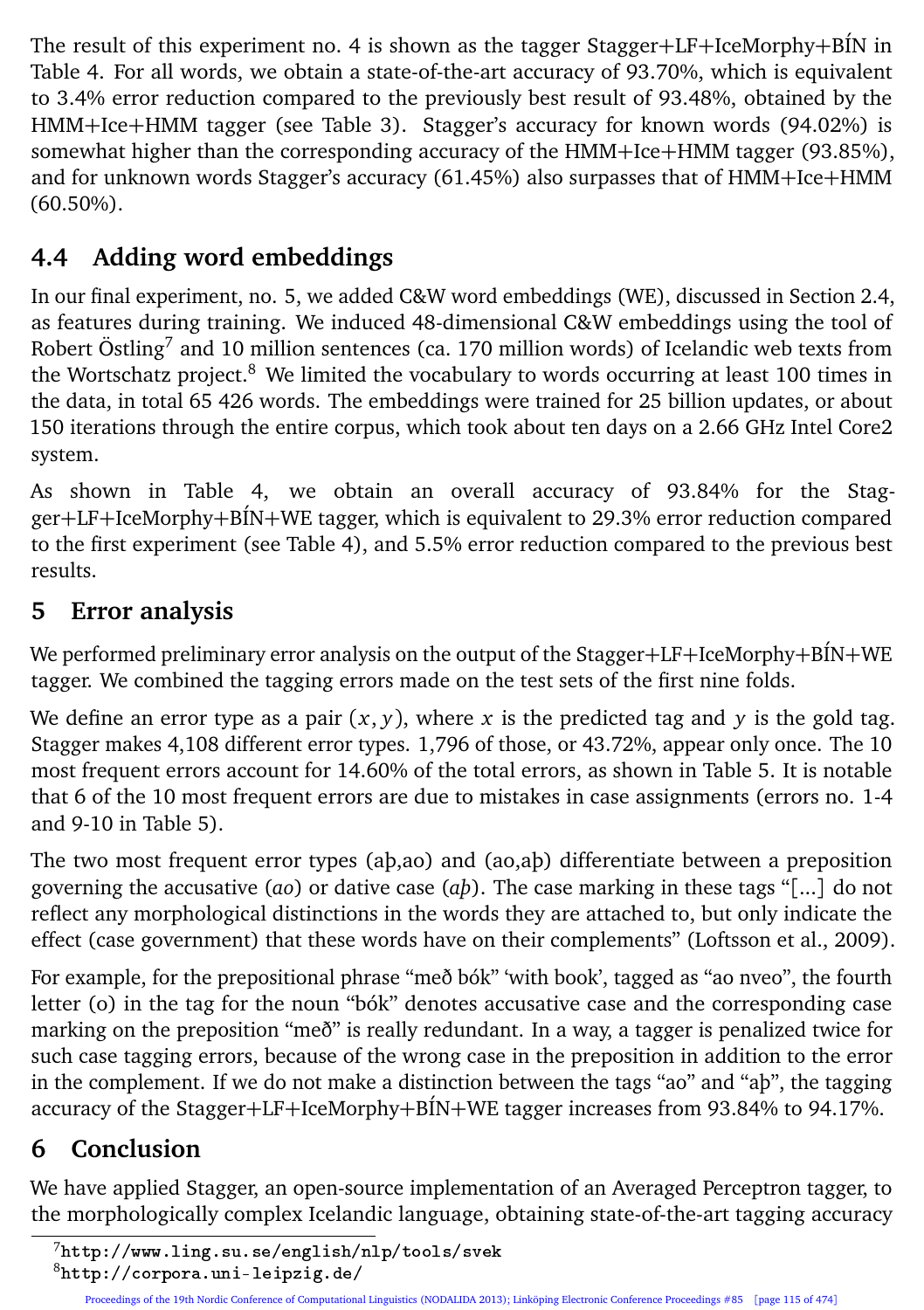| No. | Error type             | Rate | Cumulative rate |
|-----|------------------------|------|-----------------|
| 1   | $(a\dot{b}, a\dot{o})$ | 2.97 | 2.97            |
| 2   | (ao,ab)                | 2.35 | 5.32            |
| 3   | (nveb, nveo)           | 1.49 | 6.81            |
| 4   | (nveo,nveb)            | 1.33 | 8.14            |
| 5   | (sng, sfg3fn)          | 1.24 | 9.37            |
| 6   | (ao,aa)                | 1.21 | 10.58           |
| 7   | (sfg3eb,sfg1eb)        | 1.18 | 11.76           |
| 8   | (aa, ao)               | 1.01 | 12.77           |
| 9   | (nheo,nhen)            | 0.93 | 13.70           |
| 10  | (nhen,nheo)            | 0.90 | 14.60           |

Table 5: The 10 most frequent error types and their rate of occurrence in % in the output of the Stagger+LF+IceMorphy+BIN+WE tagger. An error type is a pair  $(x, y)$ : *x* is the predicted tag and  $\nu$  is the gold tag.

when using a version of the IFD corpus in which 565 different tags appear. Our best result, the accuracy of 93.84%, is equivalent to 5.5% error reduction compared to the previous best results on the same data.

Our largest gain in accuracy was obtained by integrating Stagger with IceMorphy, an opensource unknown word guesser for Icelandic, for the purpose of guessing the tag profile for unknown words, and to fill in gaps in the tag profile for known words. Nearly as much was gained when we used data from a large morphological database to reduce the UWR. Small increases in accuracy were obtained by adding some language-specific features, and by using word embeddings induced from a large unannotated corpus.

For a morphologically complex language, where unknown word forms are particularly frequent, we conclude that simple suffix features (as used in the generic version of Stagger) can not compare to a good morphological analyzer (unknown word guesser) or a large morphological database, and that the analyzer probably represents the best time investment when improving a PoS tagger.

In future work, we would like to experiment further with semi-supervised training, and apply the lessons learned from the Icelandic case to other morphologically complex languages. For Icelandic in particular, we want to explore ways to reduce the most frequent errors based on incorrect case assignments.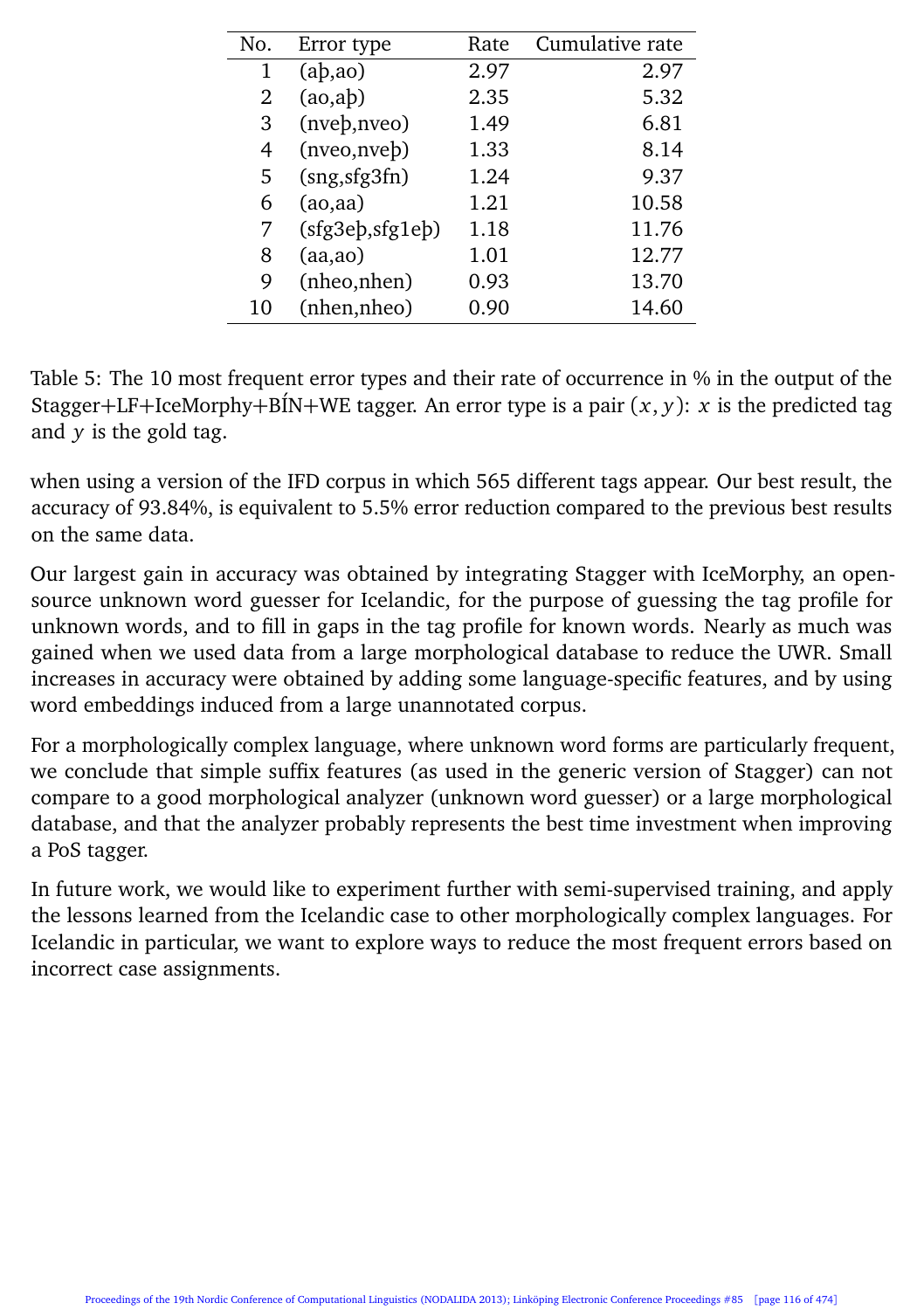#### **References**

Berger, A. L., Pietra, V. J. D., and Pietra, S. A. D. (1996). A Maximum Entropy Approach to Natural Language Processing. *Computational Linguistics*, 22:39–71.

Bjarnadóttir, K. (2012). The Database of Modern Icelandic Inflection. In *Proceedings of the workshop "Language Technology for Normalization of Less-Resourced Languages", SaLTMiL 8 – AfLaT*, LREC, Istanbul, Turkey.

Brants, T. (2000). TnT: A statistical part-of-speech tagger. In *Proceedings of the* 6 *th Conference on Applied Natural Language Processing*, Seattle, WA, USA.

Collins, M. (2002). Discriminative training methods for hidden markov models: Theory and experiments with perceptron algorithms. In *Proceedings of the ACL-02 Conference on Empirical Methods in Natural Language Processing*, Philadelphia, PA, USA.

Collobert, R. and Weston, J. (2008). A Unified Architecture for Natural Language Processing: Deep Neural Networks with Multitask learning. In *Proceedings of the* 25*th International Conference on Machine learning*, ICML, Helsinki, Finland.

Collobert, R., Weston, J., Bottou, L., Karlen, M., Kavukcuoglu, K., and Kuksa, P. (2011). Natural Language Processing (Almost) from Scratch. *Journal of Machine Learning Research*, 12:2493–2537.

Dredze, M. and Wallenberg, J. (2008a). Further Results and Analysis of Icelandic Part of Speech Tagging. Technical report, Department of Computer and Information Science, University of Pennsylvania.

Dredze, M. and Wallenberg, J. (2008b). Icelandic Data Driven Part of Speech Tagging. In *Proceedings of the* 46*th Annual Meeting of the Association for Computational Linguistics: Human Language Technologies*, ACL-HLT, Columbus, OH, USA.

Georgiev, G., Zhikov, V., Simov, K., Osenova, P., and Nakov, P. (2012). Feature-Rich Partof-speech Tagging for Morphologically Complex Languages: Application to Bulgarian. In *Proceedings of the* 13*th Conference of the European Chapter of the Association for Computational Linguistics*, EACL, Avignon, France.

Giménez, J. and Màrquez, L. (2004). SVMTool: A general POS tagger generator based on Support Vector Machines. In *Proceedings of the* 4 *th International Conference on Language Resources and Evaluation*, LREC, Lisbon, Portugal.

Helgadóttir, S. (2005). Testing Data-Driven Learning Algorithms for PoS Tagging of Icelandic. In Holmboe, H., editor, *Nordisk Sprogteknologi 2004*. Museum Tusculanums Forlag, Copenhagen.

Lafferty, J., McCallum, A., and Pereira, F. (2001). Conditional Random Fields: Probabilistic Models for Segmenting and Labeling Sequence Data. In *Proceedings of the* 18*th International Conference on Machine Learning*, ICML, Williamstown, MA, USA.

Loftsson, H. (2008). Tagging Icelandic text: A linguistic rule-based approach. *Nordic Journal of Linguistics*, 31(1):47–72.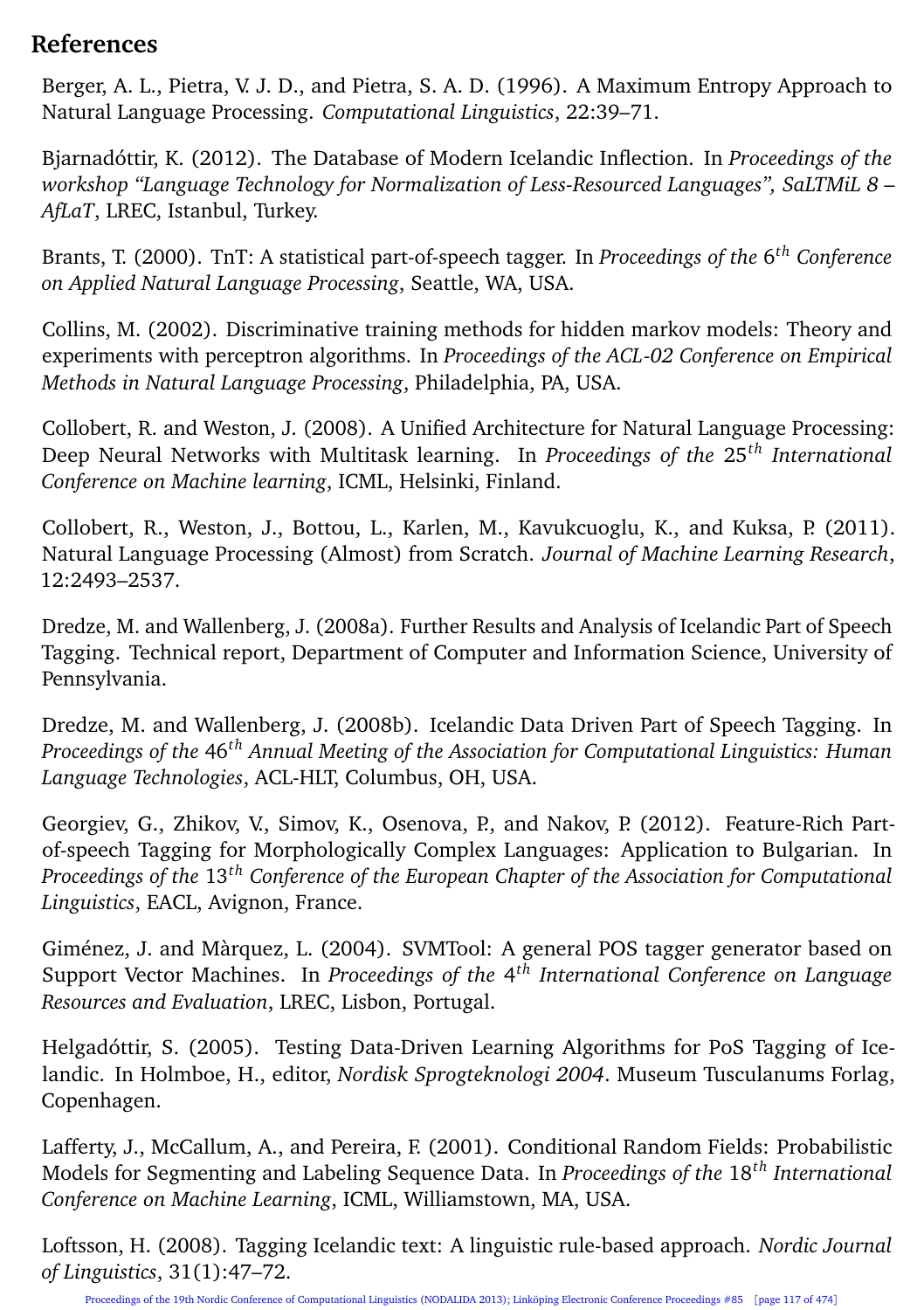Loftsson, H., Helgadóttir, S., and Rögnvaldsson, E. (2011). Using a morphological database to increase the accuracy in PoS tagging. In *Proceedings of Recent Advances in Natural Language Processing*, RANLP, Hissar, Bulgaria.

Loftsson, H., Kramarczyk, I., Helgadóttir, S., and Rögnvaldsson, E. (2009). Improving the PoS tagging accuracy of Icelandic text. In *Proceedings of the* 17*th Nordic Conference of Computational Linguistics*, NoDaLiDa, Odense, Denmark.

Loftsson, H. and Rögnvaldsson, E. (2007). IceNLP: A Natural Language Processing Toolkit for Icelandic. In *Proceedings of Interspeech 2007, Special Session: "Speech and language technology for less-resourced languages"*, Interspeech, Antwerp, Belgium.

Marcus, M. P., Santorini, B., and Marcinkiewicz, M. A. (1993). Building a Large Annotated Corpus of English: The Penn Treebank. *Computational Linguistics*, 19(20):313–330.

Mikheev, A. (1997). Automatic Rule Induction for Unknown Word Guessing. *Computational Linguistics*, 21(4):543–565.

Nakagawa, T. and Yuji, M. (2006). Guessing parts-of-speech of unknown words using global information. In *Proceedings of the* 21*st International Conference on Computational Linguistics and the* 44*th Annual meeting of the Association for Computational Linguistics*, Sydney, Australia.

Nakov, P., Bonev, Y., Angelova, G., Cius, E., and Hahn, W. v. (2003). Guessing Morphological Classes of Unknown German Nouns. In *Proceedings of Recent Advances in Natural Language Processing*, RANLP, Borovets, Bulgaria.

Pind, J., Magnússon, F., and Briem, S. (1991). *Íslensk orðtíðnibók [The Icelandic Frequency Dictionary]*. The Institute of Lexicography, University of Iceland, Reykjavik, Iceland.

Radziszewski, A. (2013). A tiered CRF tagger for Polish. In Bembenik, R., Skonieczny, Ł., Rybinski, H., Kryszkiewicz, M., and Niezgódka, M., editors, ´ *Intelligent Tools for Building a Scientific Information Platform: Advanced Architectures and Solutions*. Springer Verlag.

Ratnaparkhi, A. (1996). A Maximum Entropy Model for Part-Of-Speech Tagging. In *Proceedings of the Empirical Methods in Natural Language Processing Conference*, Philadelphia, PA, USA.

Rögnvaldsson, E. and Helgadóttir, S. (2011). Morphosyntactic Tagging of Old Icelandic Texts and Its Use in Studying Syntactic Variation and Change. In Sporleder, C., van den Bosch, A., and Zervanou, K., editors, *Language Technology for Cultural Heritage: Selected Papers from the LaTeCH Workshop Series*. Springer, Berlin.

Shen, L., Satta, G., and Joshi, A. (2007). Guided Learning for Bidirectional Sequence Classification. In *Proceedings of the* 45*th Annual Meeting of the Association of Computational Linguistics*, ACL, Prague, Czech Republic.

Søgaard, A. (2011). Semi-supervised condensed nearest neighbor for part-of-speech tagging. In *Proceedings of the* 49*th Annual Meeting of the Association for Computational Linguistics: Human Language Technologies*, ACL-HLT, Portland, Oregon.

Spoustová, D. j., Hajič, J., Raab, J., and Spousta, M. (2009). Semi-supervised Training for the Averaged Perceptron POS Tagger. In *Proceedings of the* 12*th Conference of the European Chapter of the Association for Computational Linguistics*, EACL, Athens, Greece.